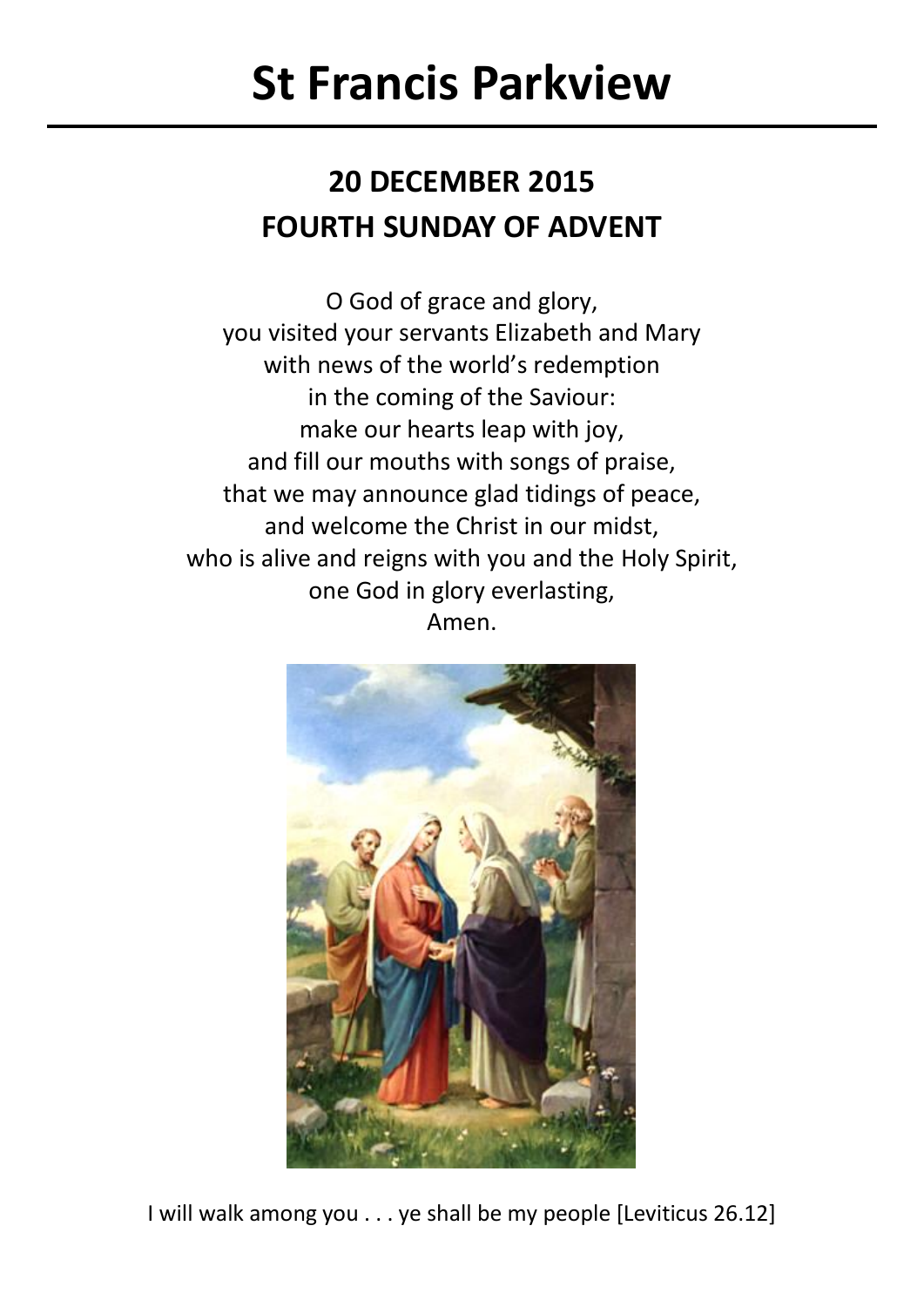# **Word for fourth week of Advent: OBEDIENCE**

**Pray for the Church:** Pray for the Diocese of Yewa in Lagos, Nigeria and for The Rt Revd Michael Adebayo Oluwarohunbi

**Pray for the World:** Father, we pray for our President and all other government and community leaders throughout our towns, cities and provinces. Save those who are not yet Your own. Give those in authority wisdom in every decision, and help them to think clearly. Grant them discernment and common sense so they'll be strong and effective leaders. Help them to lead and govern with integrity, and may their integrity guide them and keep them on track. Be merciful to give us leaders who are Spirit-filled and follow Your principles. Direct their steps according to Your Word— for their decisions have a great impact on our lives! **Pray for Parishioners:**

**Birthdays: Sunday 20:** Niki Blumentritt; **Tuesday 22:** John Reynders; **Wednesday 23:** Pam King, Colin Morris

**Wedding Anniversaries: Sunday 20:** Sue Sprott; **Monday 21:** Anita and John Speedy; **Wednesday 23:** Clementine Nishimwe and Fulgence Tulinumukiza

**Families to be prayed for this week:** Thembi Kamanga; Lesley, Frans, Jenna-May and Michael Kamps; Graham Keeley; Margaret Kieser; Alan and Kim King; Pam King; Judith Kinnaird

### **Prayers for those in need of prayer:**

John Alexander; Sonja Begg; Bill Currie; Patience Dlamini; Maria Frahm-Arp; Sara Nieuwoudt; Val Robertson; Desmond Tutu; Jill van Dongen

## **Year's Mind:**

Westy Yon; Opie Cox; Adeline Wigmore; Maria Cox; Robert Henderson

#### **Readings this week**

| Micah 5: 2-5     | OT 902  |
|------------------|---------|
| Psalm 80: 1-7    | APB 705 |
| Hebrews 10: 5-10 | NT 279  |
| Luke 1: 39-55    | NT 74   |

#### **HYMNS 09:00**

Tell out, my soul Laudate Dominum! Christians, lift your hearts and voices Let all mortal flesh keep silence You shall go out with joy

| Eucharist 09:00       |                            |  |
|-----------------------|----------------------------|--|
| <b>Celebrant</b>      | Jonathan Meinties          |  |
| Preacher              | Jonathan Meintjes          |  |
| <b>Worship Leader</b> | Alan Carlile               |  |
| Server                | Margi Strever              |  |
| First Reader          | Mike Williams              |  |
| <b>Second Reader</b>  | Terri Miller               |  |
| Sides People          | <b>Charles Campbell</b>    |  |
|                       | Sabelo Mbatha              |  |
| Music                 | Jonathan van Rensburg      |  |
| <b>Power Point</b>    | Terri Miller               |  |
| Keys - Unlock         | Mike Williams              |  |
| Keys - Lockup         | Theo Coggin                |  |
| <b>Chapel Prayer</b>  | Susan Alexander            |  |
| <b>Flowers</b>        | None during Advent         |  |
| <b>Tea for 09:30</b>  | <b>Clementine Nishimwe</b> |  |
|                       | Felicity Kitchin           |  |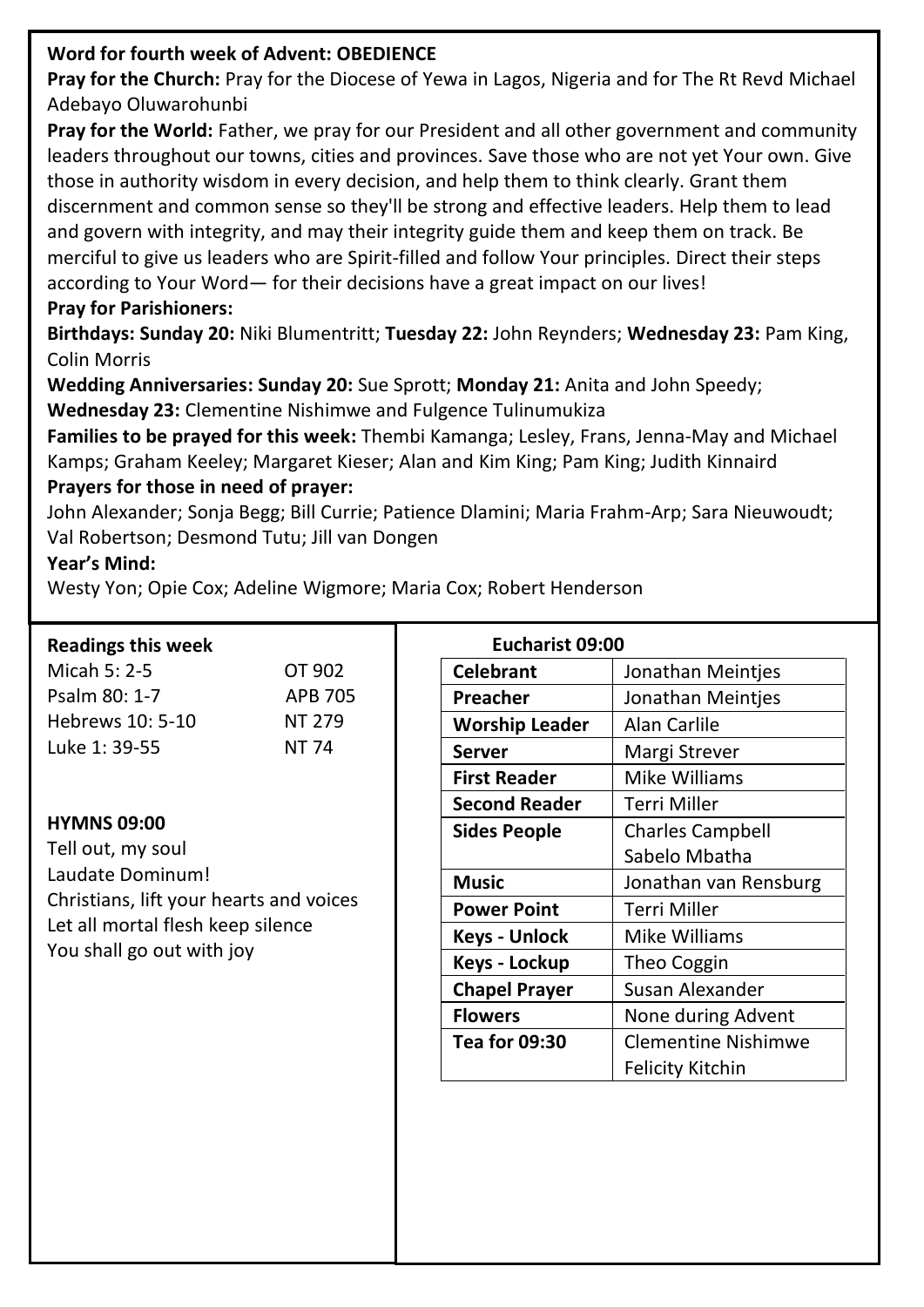| Monday 21 December<br>Tuesday 22 December | 07:00 Clergy Meeting<br>17:30 Eucharist |  |
|-------------------------------------------|-----------------------------------------|--|
| Wednesday 23 December                     | 09:30 Eucharist                         |  |
| Thursday 24 December                      | 13:00 Office Closed till 4 January 2016 |  |
|                                           | 17:00 Children's Christmas Eve Service  |  |
|                                           | 23:00 Midnight Mass                     |  |
| Friday 25 December                        | 09:00 Christmas Day Eucharist           |  |
| Sunday 27 December                        | 09:00 Eucharist                         |  |

#### **NOTICES:**

**Today we say goodbye to Jonathan and Jane Meintjes. We wish them both all the best in this new and exciting time.**

**HOMELESS LUNCH:** A big thank you to everyone who donated food, money and all those that helped out on the day. Thank you too to Eunice, our social worker and her family for their generous donation of all the wors, all their cooking and help on the day. We managed to feed about 170 individuals.

**DECEMBER AND JANUARY SERVICES:** Please note that from 13 December there will only be ONE service at 09:00. Double services will start again on 17 January.

**CAROLS IN THE GARDEN:** This evening at 17:00. Bring your own delicious picnic and join in by choosing and singing your favourite carols in our beautiful garden. This relaxed affair is fun for the whole family and a great way to get ready for Christmas. Feel free to bring mince pies and Christmas cake to share around.

**PARISH OFFICE CLOSED:** The Parish Office will be closed from 24 December and will reopen on 4 January.

**GRAND PIANO:** We trust that everybody has enjoyed the new grand piano being used on various occasions and we have received very generous donations from a number of parishioners (for which we are most grateful). If you haven't contributed yet and would like to do so, please complete the form at the back of the church.

**HOME COMMUNION:** For those who are housebound for any reason. If you know someone who needs this ministry please contact Susan Alexander 0835494245; Patience Dlamini 0116464182; Suzanne Jordaan 0824167199

**GARDEN VOLUNTEER SUPERVISOR:** We are looking for someone with an interest in gardens who can supervise Michael our gardener once or twice a week for a few hours. Michael cannot read, so we can't leave written instructions for him. If there is anyone who can help, please call Ceri in the office and let her know. Michael works in the church gardens on a Monday, Thursday and Friday.

> Our banking details - Account name: St Francis Church Parkview, Account number: 50331107348 Bank: FNB Branch: Killarney 256 205

St Francis of Assisi Parish proclaims the Kingdom of God in the power of the Spirit through: \* Growing in love of God and each other; \* Sharing in worship; \* Engaging in evangelism;

\* Participating in fellowship; \* Serving people in need; \* Caring for the environment.

St Francis Parkview gives support to care for the community through: \* Meals round-the-year for the needy; \* Advice service for the homeless; \* HIV/Aids counselling; \* Facilities for pre-school outreach; \* Distribution Centre for used clothing.